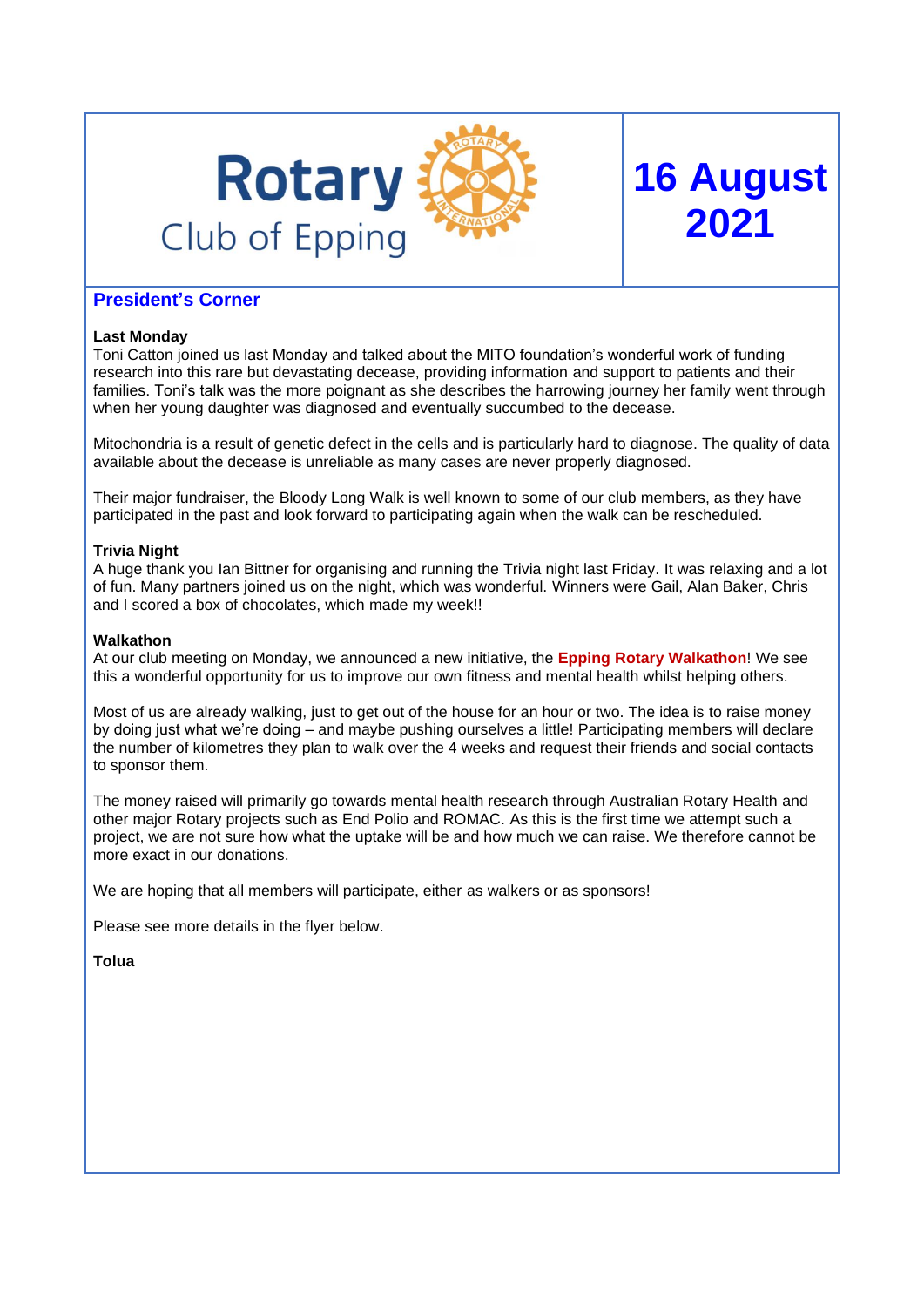

## **Rotary Changeover**

Just a reminder that the Changeover for the Rotary Club of Epping will necessarily be a Zoom meeting and is scheduled for next **Monday 23 August, 2021**.

Zoom details as follows:

Join Zoom Meeting <https://us02web.zoom.us/j/5526138035?pwd=ZVRMTnRwTEdPYndKUUFkYUVjT2J0QT09>

Meeting ID: 552 613 8035 Passcode: 866069

It would be lovely if you could join us.

**Be ready with a drink to toast Australia and Rotary International!**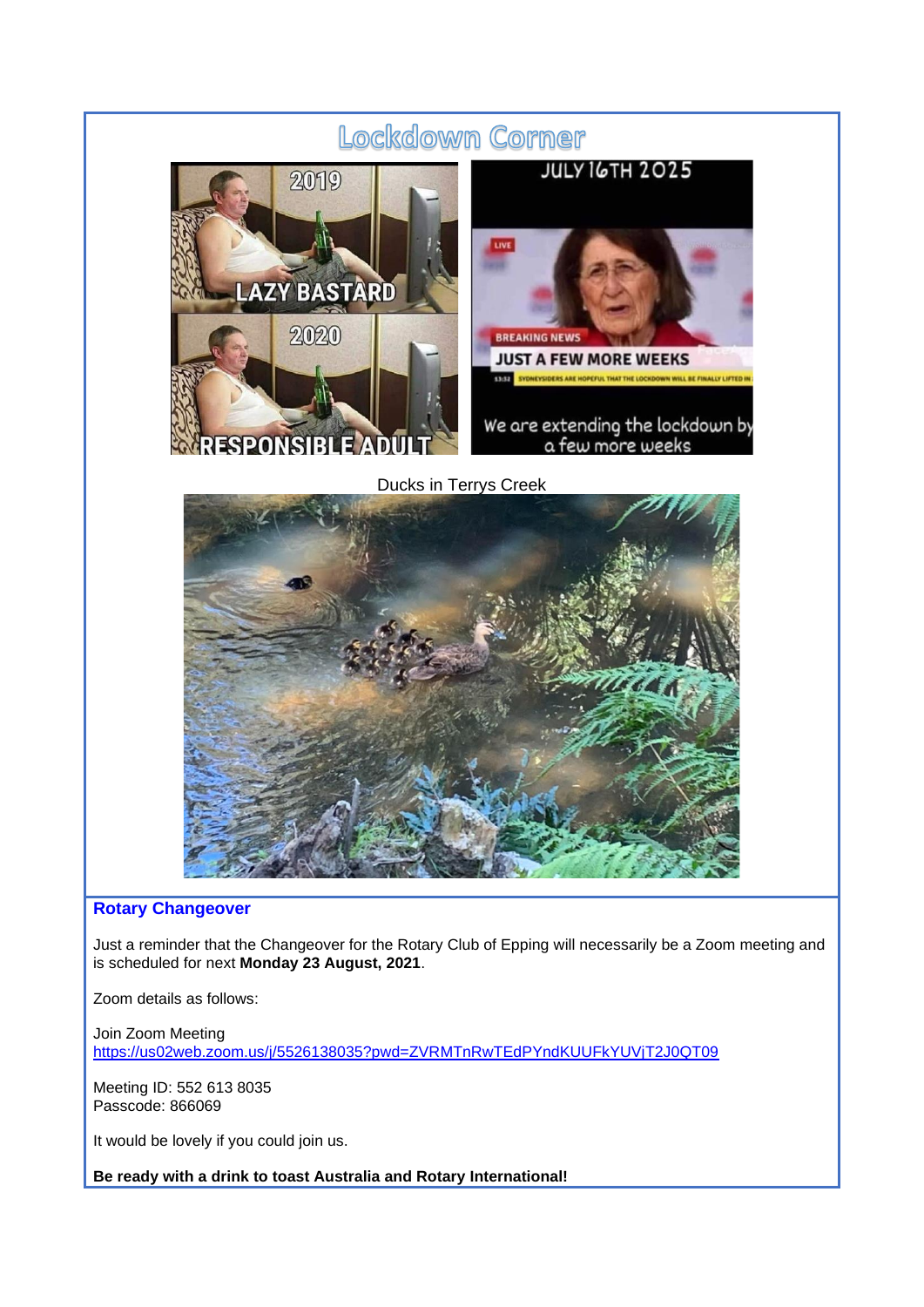

# **Walkathon**

## **23 August to 20 September**



Epping Rotary Club members are invited to participate in our very own fundraising Walkathon.

All proceeds will go to Australian Rotary Health, which is the largest non-Government organisation supporting Mental Health, and to other Rotary projects.

This is how it works:

- Choose a destination you would like to go to or have been thinking about during lockdown. It may be anywhere you wish. It could be from your home to the Macquarie Centre or Parramatta Park or Kiama or even beyond! Check how many kilometres it will be and decide if this is a distance you can achieve. Your goal is to walk this distance over the 4-week period.
- Invite family and friends to sponsor you. It may be for an amount per kilometre or just a set amount which can be contributed via:

Account Name: Community Trust Account BSB: 633000 Acct: 145327151 Reference: WALK- walker's last name – sponsor's name

Payments can be made anytime through the Walkathon period. Walkers will be updated weekly on their sponsors and donations (or more often on request). Receipts (which are not tax deductible) can be requested.

- Tally the distance you walk everyday as you walk around the house or on your daily walk or when you are walking the dog. Keep your sponsors informed of your progress.
- Write a sentence, from time to time, of what you did on the way, to share with your sponsors and other walkers e.g. I stopped to view a site of interest or to visit a friend along the way. This is just for fun!
- Celebrate your success when you reach your destination.

The Walkathon commences on 23 August to 20 September.

*So, get walking, improve your mental health and support mental health initiatives at the same time!*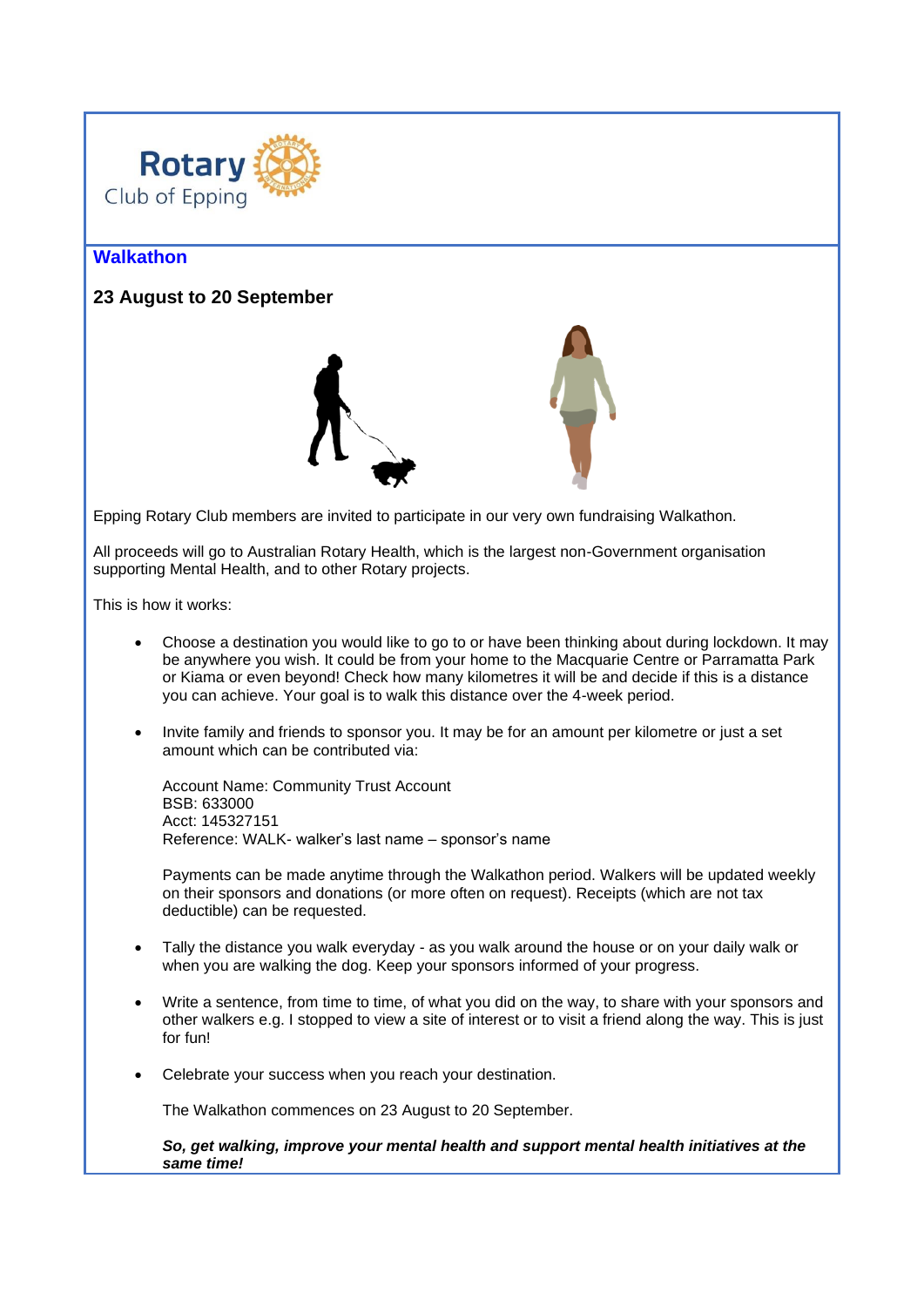*Please register your interest with the Club Service Direct, Gail Davis*

# **What is Coming Up**

| Date             | <b>Venue</b> | Organisation     | <b>Speaker</b> |
|------------------|--------------|------------------|----------------|
| 23rd August      | Zoom         | Changeover       |                |
| 30th August      | Zoom         | Anglicare        | Magnus Linder  |
| 6th September    | Zoom         | Shine for Kids   | Andrew Keo     |
| 13 <sub>th</sub> |              |                  |                |
| September        | TBA          | Social Night ??? |                |
| 20th             |              |                  |                |
| September        | TBA          | Inner Wheel      | Robyn Mackey   |

# **Wine Sales Decision**

At our recent Board meeting it was decided not to buy more wines this year as a fund raiser. First Creek, our supplier, was asking for \$9 per bottle which made for a skinny profit margin.

It's been a successful fundraiser for the past 3 years, earning a net profit around \$15,000.

I'd like to thank members for their support in this time.

There are two dozen Semi remaining. Contact me if interested.

# **Joan Clune Update**

I see Joan for around 20 minutes each Friday on my way to MoW. She is amazing and seems to be quite well although very frail and immobile.

She needs continual 24 hour per day help and her family, especially Phil, have been fantastic. She sends her best wishes to everyone.

## **Bruce**

## **Updates from DG Lindsay and District team:**

- To date, Tania and I have **e-visited 20 clubs** and we're delighted with your positivity and amazed by your achievements across our District.
- Yes, it's a challenge to engage online, but important that we try to assist **all** to meet this way. Once members learn how easy Zoom meetings can be, the surprise bonus is that **every** attendee can contribute to the conversation because we have equal presence on screen.
- Yes, lockdown is inhibiting our fundraising, the ability to hold events and recruit new members. Innovative clubs are actively pursuing **online events**; pet show, trivia competitions and online Fun Runs. The limitation is your imagination and the buzzword is *pivot.*
- Clubs utilising **Facebook** have seen **renewed interest** from prospective members, improved active member's attendance for online club meetings, social activities and overcome the limitations of faceto-face engagement.

**Rotary Leadership Institute course #64** was held last weekend with 15 keen Rotarians, including 2 from D9670. I attended their graduation ceremony on Sunday, and it was easy to tell that all had thoroughly engaged with the learning experience. Thank you to RLI Convener, DGN Christine Owen and her team of experienced instructors for preparing a new group of skilled future Rotary leaders.